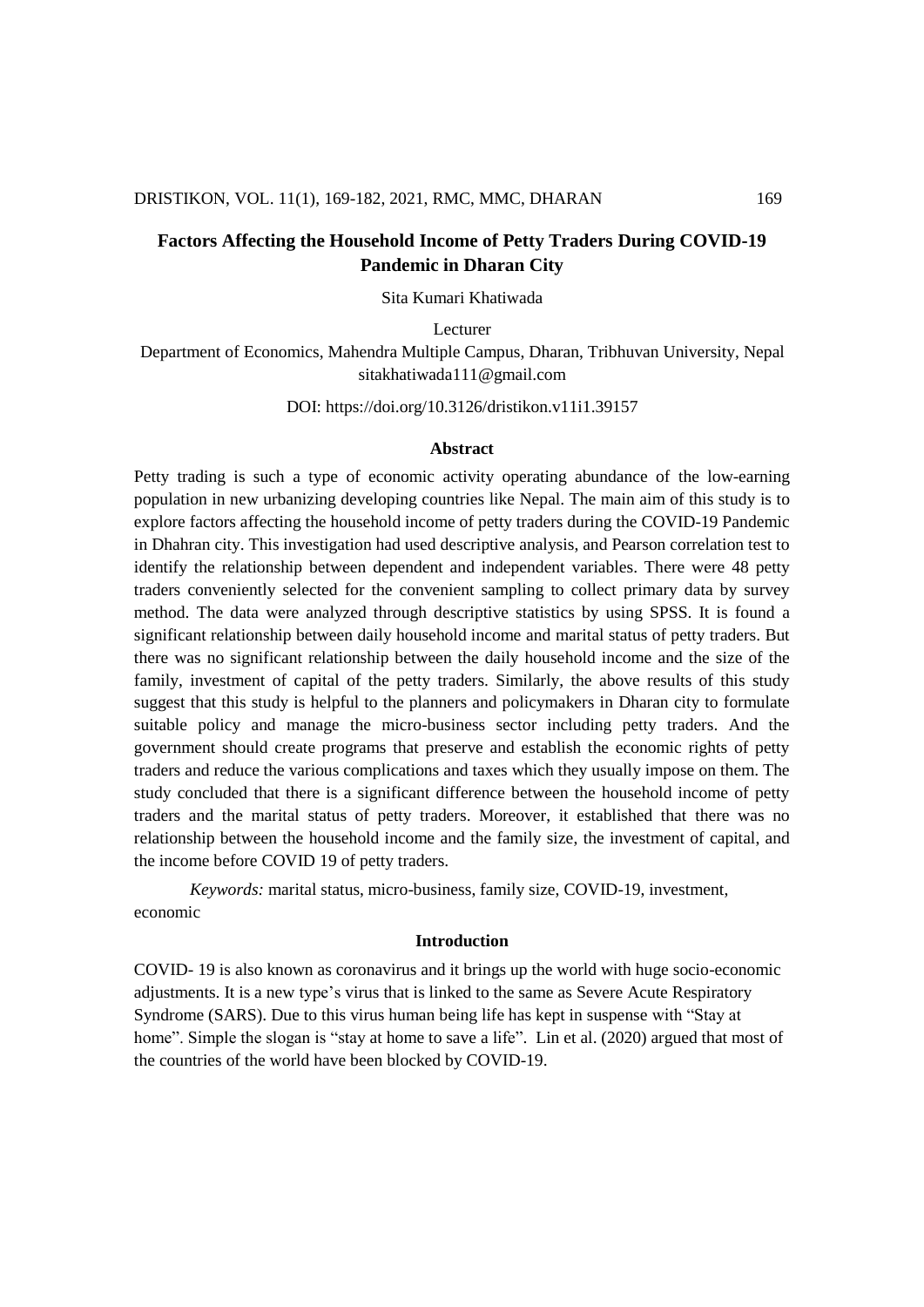There is no universally accepted idea about petty trade. In Tanzania, it has been used synonymously with micro-enterprises and micro trade which referred to those economic activities on a small-scale by family members and it also constitutes with 'informal sector or informal economy' (URT, 2003; DCC, 1999). It focused to use a low level of technology, skill, and capital with a simple entrepreneur team and structure of production. From the above concept of the role of petty trade is more especially in developing countries like Nepal.

Such type of business activities may be run by a low amount of capital, the little number of a worker i.e. up to four it may be operated by a family member (URT, 2003). But such type of business activity does not need a fixed place, fixed locations any public plaza or land. Traders frequently use bicycles, heads, baskets, hands, push cards to sell goods without non-fixed quantities (Kazimoto, 2007). These definitions make clear the basic features of petty trade. In this paper, the researcher considers petty trading as such economic activity in which individual sellers with a low amount of capital and different types of buyers are involved.

In developing countries, the importance of activities in petty trading goes on increasing in the urban development process. UN Habitat (2009) argued that petty trading is a product of exceptional urbanization, particularly the failure of the formal sector to provided formal employment and the industrial sector to make a provision for the low-income households. Hence, in developing countries cities petty trading plays a powerful role to provide employment opportunities that cannot be minimized. Nepal also receives several advantages from petty trading to remove the unemployment problem. For e g. according to the population census 2011, the Kathmandu valley having nearly 1.5 million population. Similarly, according to a report of CBS (2012a) a large portion of the population lives in urban areas, during the last six decades (1952-2011). There is a great transformation that has accrued the pressure of population in the physical area of the Kathmandu valley because of migration into the valley. In the same way, Pradhan (1988), study found that there is an increase in the extensity of different utility facilities in urban areas like government administration functions, health; education, tourism, industries, road, and facilities frequently change in the political system too. There are very few studies performed on this topic for example the literature of the researcher, Sharma and Pradhan (2017) and (Juma, 2014) has focused on employment and their livelihood part in Kathmandu valley and Dar es Salaam, Tanzania. Hence, this study explores and analyzes the impact of COVID -19 and marital status on the household income of petty traders in Dhahran.

#### **Literature Review**

Some business is independently driven, not dominant in its field also not generally influenced by any innovative practice (Carland, et al. 1984). This concept about business is almost related to petty trade. Lewis's theory of economic development with an unlimited supply of labor also suggested that there is a dual economic system in developing countries like the agriculture/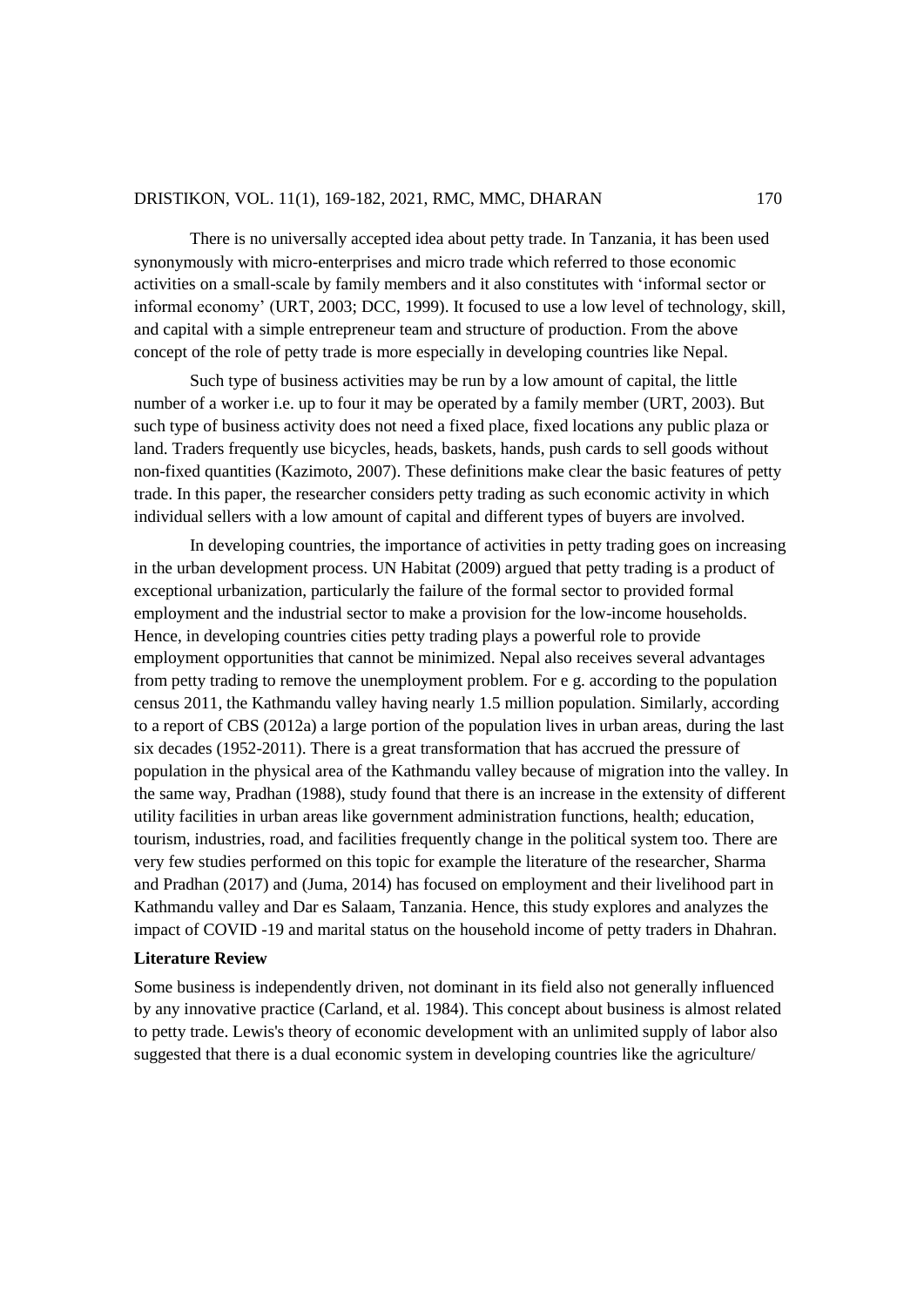subsistence sector and urban/ industrial sector. The rural sector is suffering from the problem of overpopulation that's why surplus labor of rural sector migrants towards the urban sector to search for better employment opportunities. The finding of different studies shows that when migrated populations do not get better employment opportunities in the urban sector than they have engaged in petty trade which is possible by limited capital investment, manpower and not influenced by innovative work and with loans from social networks, friends, and family in the absence of formal loan (Cichello, 2005). Thus large numbers of the citizen of cities in developing countries are engaged in street vendors.

In Ethiopia, the petty trade is being a major source of many people in urban and rural areas. This type of profession provides employment opportunities to a large number of poor and unemployed persons in Jimma town. In the study of getting going the person operates petty trade to search for job opportunities, less capital, and family problems. Financial institutions were not providing adequate capital for investment due to lack of guarantee, license requirements, bureaucratic process, and less awareness of petty traders and high-interest rates, etc. (Giref, 2019). With the solution of these above problems related to petty trade, obliviously petty traders are benefited.

Similarly, it has been concluded by Makorere and Kitila, there are petty traders face a multiplicity of obstacles like lack of suitable business sites, lack of business training to traders, etc. in Tanzania. This study found that there is a positive relationship between age and business experience and knowledge. Then earn more income by using experience and knowledge. Likewise, the education of petty traders positively influences the income of petty traders. And also found that the unsuitable socio-economic factor is related to high business cost, which reduces the income of traders. But there are very few empirical pieces of evidence regarding the impact of marital status and COVID – 19 on household income petty traders. Hence, this study focused on this topic. The study by Pradhan and Sharma (2017), on-topic 'The petty street vendors and their livelihoods of the Kathmandu valley cities, Nepal' found that the income is a little bit different among petty traders according to types, movement of trade, festival seasons, family size and so on.

Khatiwada (2021) found that in her study on 'Impact of demographic factors of petty trade on a household income during  $COVID - 19'$ . There is a significant difference between the household income during  $COVID - 19$  periods between and within groups. But there is no relationship between the household income and age, gender, and education of petty traders. Finally, based on the above dialogue, it can be assumed that reviewed literature admits that it is essential to study the impact of  $\text{COVID} - 19$  and marital status on the household income of petty traders. According to the argument of ibib /Khatiwada, (2021) is that there are very few studies done on this topic during  $COVID - 19$  period. Hence, further study should focus on this related topic by including sufficient variables. Similarly, according to Rahman, S.H. et al.,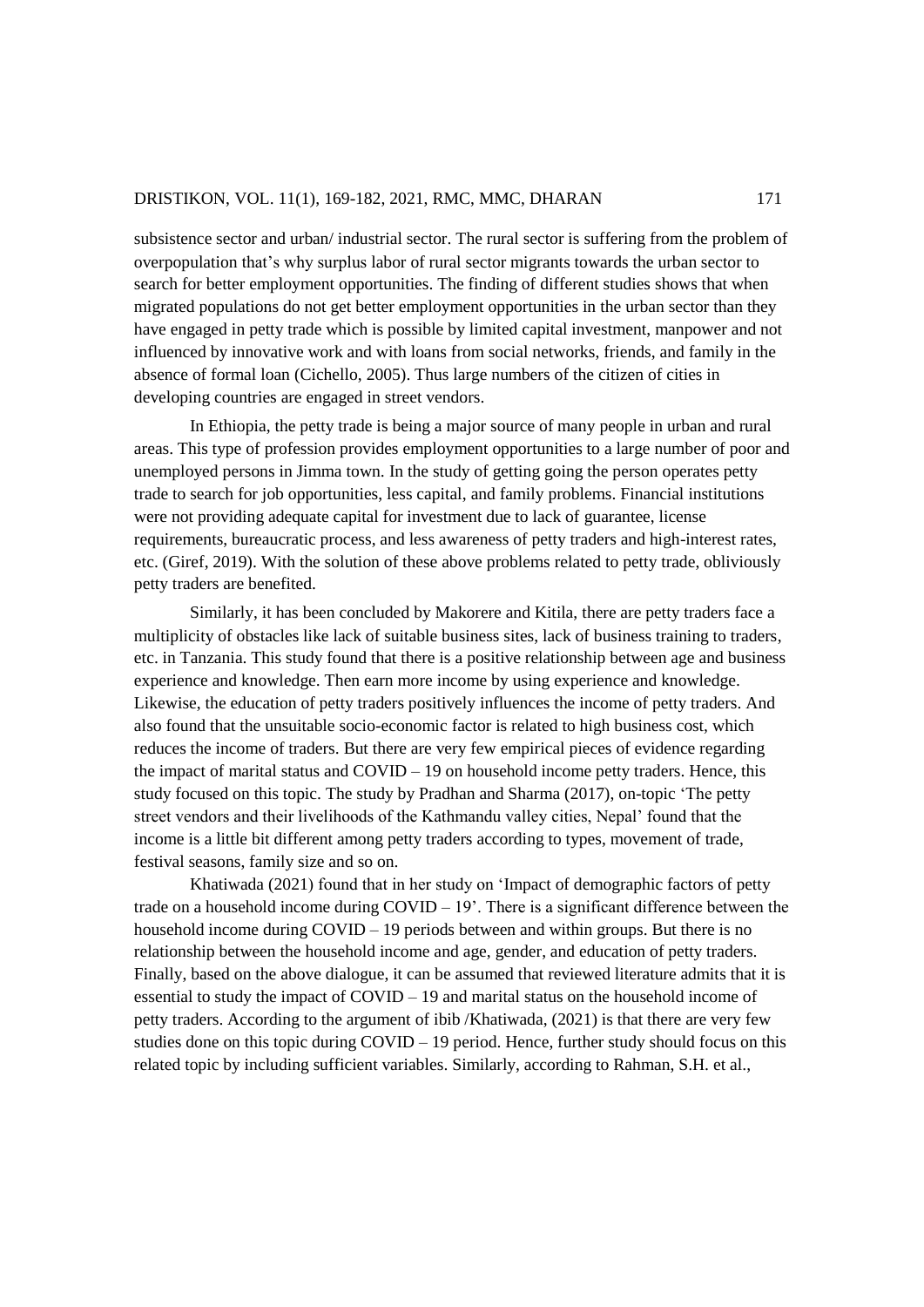bring out the study about the impact of COVID – 19 is one of the challenges because of the inadequacy of adequate and suitable data. Reviewed literature makes clear that the problem of COVID – 19 and the situation of luck down harms to free movement of goods, people and run economic activities. As a result, the poor people of developing countries are badly affected. Therefore, the researcher aims to study this topic.

### **Statement of Problems**

Petty trade is a major source of employment in developing countries like Nepal. Those people who engaged in petty trade play an important role to supply goods and services to required persons at a suitable time with the right time, place, and quantities. Mostly, these traders are crucial to the middle-income group and low-income group of people. These types of activities are fall within a group of the informal trade sector. A live review of literature cannot define how is the relationship between household income and marital status, size of family, investment of capital, and income before the COVID 19 period of petty traders. The above variables are important factors to determine the household income of petty traders. Hence, it is an important matter to investigate on this topic.

Though, there is a flood of migration from remote rural areas to urban areas and engaged in petty trade due to the lack of better employment opportunities. So, the offering of petty trade on household income residue is amazing. Hence, this study aims to find the answer to the questions. Some major research questions are:

#### **Research Questions**

- i) What is the relationship between the household income of petty traders and the marital status of petty traders?
- ii) What is the relationship between household income and the size of the family of petty traders?
- iii) What is the relationship between household income and investment of capital?
- iv) What is the relationship between household income and income before the COVID-19 period?

## **Objectives of the Study**

- i) To identify the relationship between the household income of petty traders and the marital status of petty traders.
- ii) To investigate the relationship between the household income of petty traders and the size of the family of petty traders.
- iii) To find out the relationship between the household income of petty traders and the investment of capital of petty traders.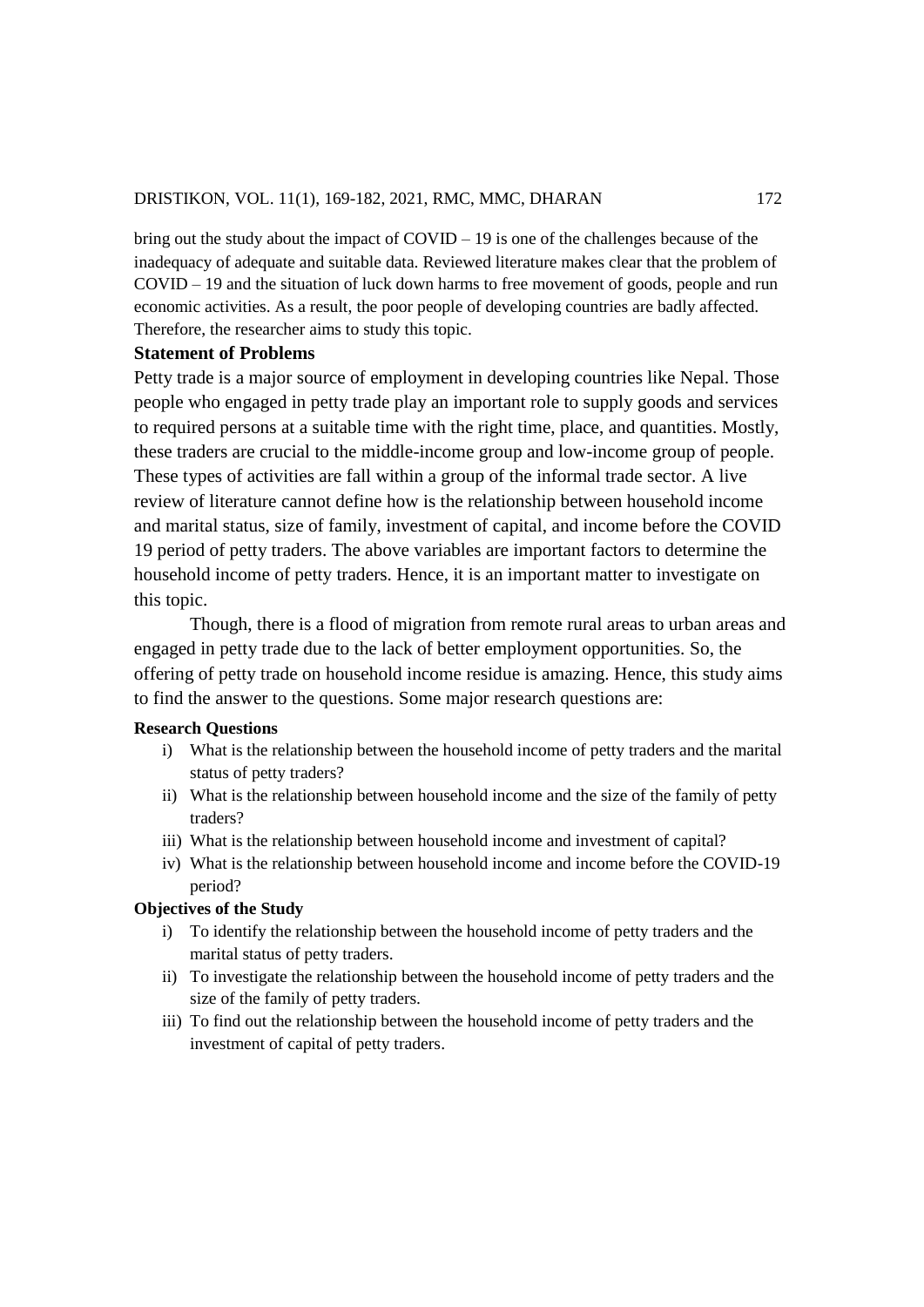iv) To explore the relationship between the household income of petty traders and income before the COVID-19 period.

#### **Hypothesis**

H1: There is a significant relationship between the household income of petty traders and the marital status of petty traders.

H2: There is a significant relationship between the household income of petty traders and the size of the family of petty traders.

H3: There is a significant relationship between the household income of petty traders and the investment of capital of petty traders.

 H4: There is a significant relationship between the household income of petty traders and the income before the COVID-19.

#### **Conceptual Framework**

The conceptual framework has described the association between different variables which make a household income of petty trader components. In the view of Ndunguru (2007) conceptual framework disclose a studied phenomenon of conceptual-CRM-variables into an easy set of relationship; it makes be easily understood. The marital status and COVID -19 in household income of petty traders are conceptualized with the framework. The economic theory of household income and its behavior is complex. There are different factor which effects of public or private sector investment at micro and macro-level consequences like demographic structure, decision – making process, resource allocation, income-earning mechanisms and division of labor (Mattila- Wiro, 1999). The change in these factors brings to change investment either in the public or private sector.

 A market can be contemplated as a critical place composed of many integrated systems (Nystrem, 1998 and 2002). Similarly, it is not only a particular place for exchange goods and services but also for working, meeting, and socializing. The selection of this theory is supported by the reality which petty trading constitutes different structures, processes, social relations, and COVID – 19 problems that determine the shape of day-to-day activities. For example, the theory provides knowledge on how general rules and regulations work in petty trading, gain validity and character, use and management of trading spaces. This study investigates implicit norms, values that affect the income of petty traders. These theories help to identify unknown obstacles and illuminating the mechanisms.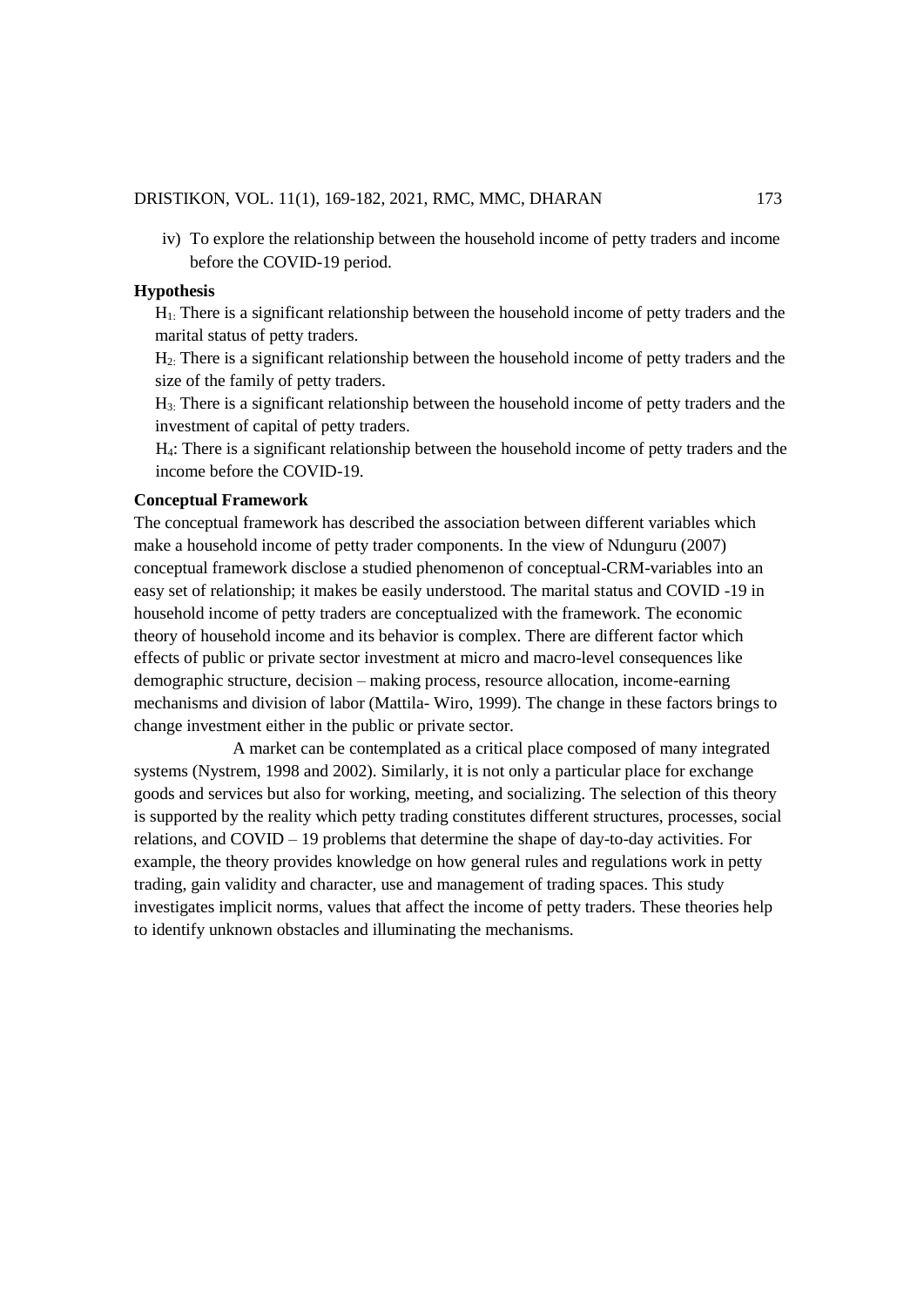

#### *Note:* Developed by researcher, 2021

The over and above conceptual framework chart shows that the household income of petty traders is a dependent variable and independent variable. Except for these variables, different variables make a change in the household income of petty traders. Here, the change in marital status, income before COVID – 19, and income during the COVID-19 period make a change in the household income of petty traders.

#### **Materials and Methods**

This study aimed to identify the factors affecting the household income of petty traders during the COVID-19 Pandemic in Dhahran. In the view of Kothari (2004) research methodology is a tool that is used to solve the research problem. This study follows a cross-section research design. In the opinion of Uzobo & Odubo, (2016), a research design is a master plan based on that research is conducted. In social science including economics, the cross-sectional design is very suitable to collect data from different persons at a given same point of time opened by Thomal, (2020). Hence, during lockdown due to COVID-19, it is quite easy to collect data and identify correlations.

There are two types of data quantitative and qualitative. And the quantitative way is a path based on which a researcher collects quantitative data. With due to respect, Strayss and Corbin (2008) defined that, it is the way which derived findings take place employing statistical procedures. The researcher follows the quantitative method in this study in that this approach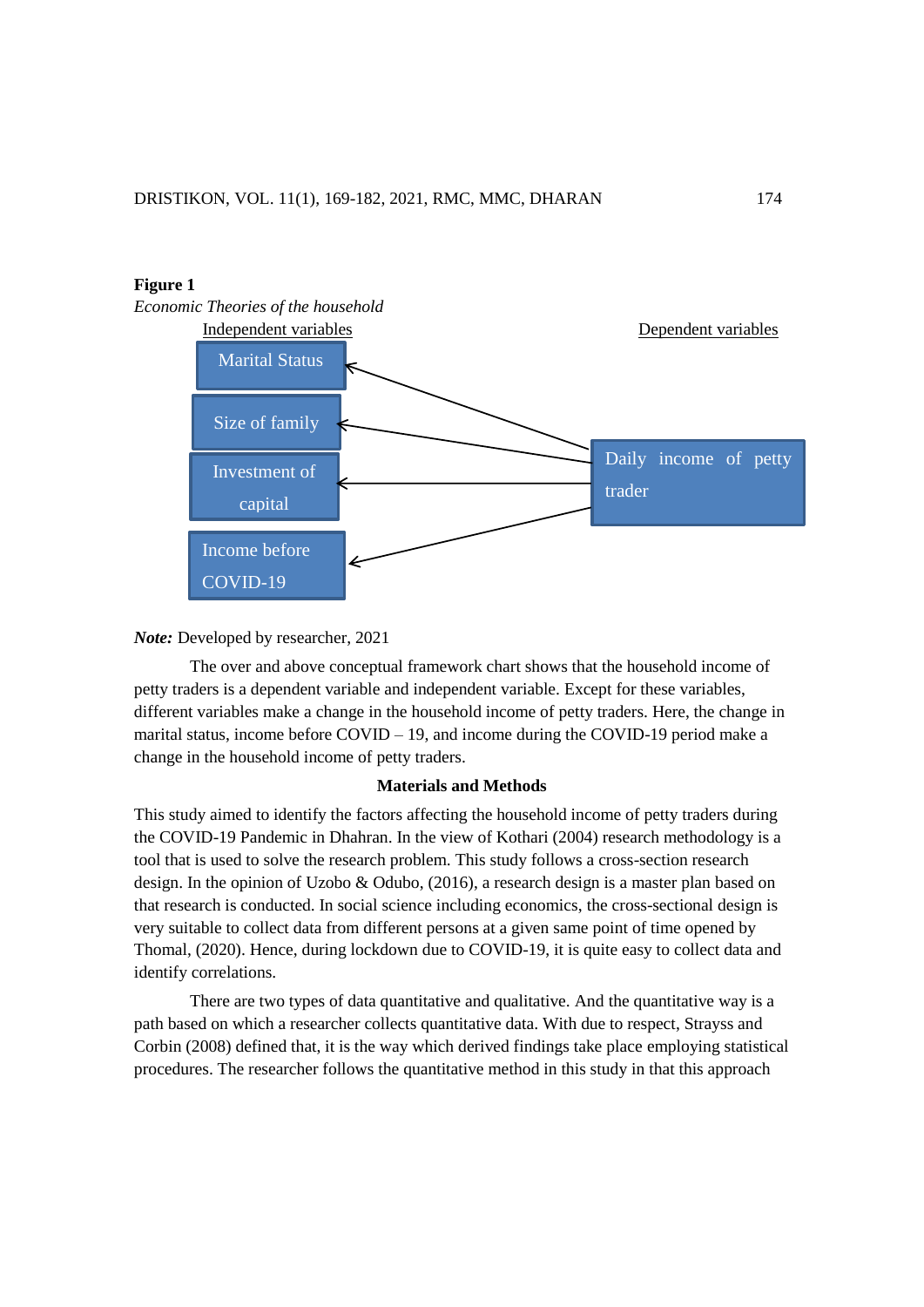takes limited time and is possible to analyze and computed data within a short period in the view of Marshal and Rossman (2006). This investigation was managed in Dharan few wards like 1,2,14, 12 of a sub-metropolitan city. The reason for choosing this area is due to convenience and being able to meet with a large number of petty traders in less time. It helps to gather adequate data in little time and support to study this research topic. Crawl (1993) argued that population is an aggregate of people that the investigator wants to collect information and draw conclusions to. In this study, the population contained petty traders. In the same way, a sample is a few numbers of respondents pinched from the population on the basis that the investigator wants to get information and find a conclusion (Kothari, 2004). The purposive sampling method was used to collect data from the different wards of the study area. Especially, 1,2,12, and 14 wards were selected because of flexibility to the lockdown. Likewise, a simple random sampling method was used to collect data. The sample size was 48. The sample size is too small because of the problem of lockdown. There is no boundary in gender, class, and age. In this study, quantitative data were collected using a structured questionnaire.

Data analysis is another important part of research to find answers to the questions. Gubba and Lincolin (1998) told that data analysis is a well-ordered process that involves working with collected data, organizing and dividing them into small suitable portions. There are two types of variables i.e. independent variables and dependent variables. Marital status, size of family, investment of capital, and income of trade before COVID 19 are independent variables and the daily income of petty traders is the dependent variable. Descriptive analysis is involving computation to the average value correlation used for hypothesis testing. The presentation of findings was in some suitable form of a table, and a diagram for easier interpretation and understanding with the help of Statistical Package for Social Science (SPSS) version 26.0.

## **Results and Discussion**

Testing the Significance of a Correlation

Let  $\alpha$  =0.05 be the level of significance.

#### **Descriptive Statistics**

Cross-section data was used in the study. Data of Marital status, size of family, investment of capital, and income of trade before COVID 19 are collected in 2021 was used.

#### **Table 1**

*Statistical Analysis*

| Variables             |  | Ran Mi Ma Mea | - Std.                     |  | Skewn Kurto Coefficient of             |
|-----------------------|--|---------------|----------------------------|--|----------------------------------------|
|                       |  |               |                            |  | ge n. x. n Deviation ess sis variation |
| Marital Status of the |  |               | 5 0 5 0.42 0.99 3.37 12.54 |  | 234.76                                 |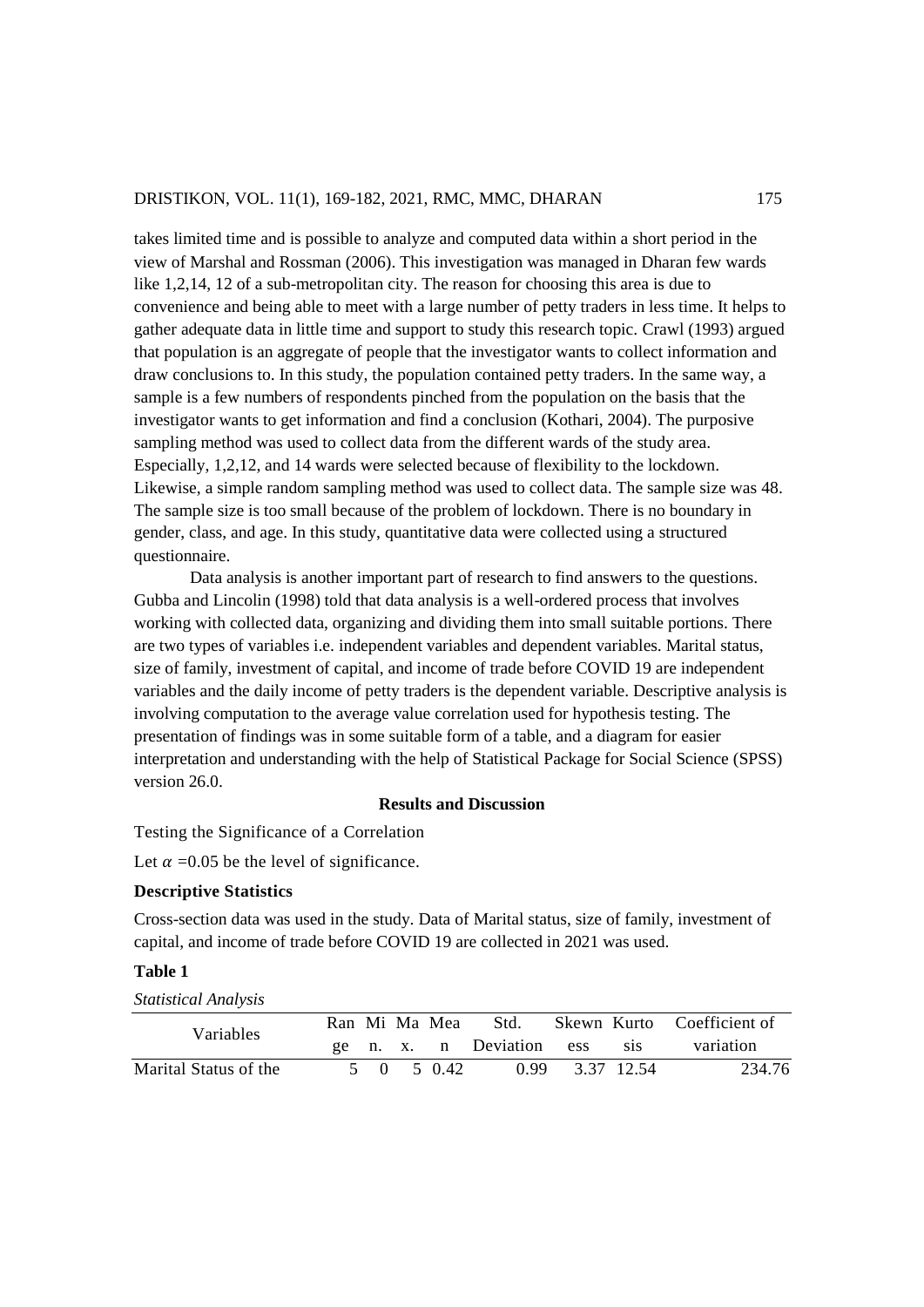| petty traders          |          |             |          |                        |                      |                    |      |       |
|------------------------|----------|-------------|----------|------------------------|----------------------|--------------------|------|-------|
| Size of Family         |          | $5 \quad 3$ |          | 8 4.81                 | 1.32                 | 0.83               | 0.37 | 27.34 |
| Investment of Capital  |          | $3 \quad 0$ |          | 3 1.04                 | 0.90                 | 0.84               | 0.26 | 86.35 |
| Income of trade before | 3        |             |          | $0 \quad 3 \quad 1.65$ |                      | $0.96 -0.13 -0.87$ |      | 57.94 |
| COVID19                |          |             |          |                        |                      |                    |      |       |
| Daily income of petty  |          |             |          | 100 25 125 968.        | $290.02 -0.43 -0.71$ |                    |      | 29.94 |
| traders                | $\Omega$ | $\theta$    | $\Omega$ | 75                     |                      |                    |      |       |
| Valid N (listwise)     | 48       |             |          |                        |                      |                    |      |       |

*Note.* Field Survey, 2021.

Table 1 shows that the mean value of marital status, Size of family, Investment of capital assets, the income of petty traders before the COVID-19 period, and daily household income of petty traders of 48 traders in 2021 A.D. The mean values of marital status, Size of family, Investment of capital assets, the income of petty traders before the COVID-19 period, and daily household income of petty traders are 0.42, 4.81, 1.04, 1.65, and 968.75 respectively. It shows that the marital status of the respondents is (0.42) lowest and the daily household income of petty traders is (968.75) highest.

Similarly, the standard deviation of marital status, Size of family, Investment of capital assets, the daily income of petty traders before the COVID-19 period, and daily household income of petty traders are 0.99, 1.32, 0.90, 0.96, and 290.02 respectively. Thus the standard deviation of the investment of capital assets is the lowest (0.90) and the standard deviation of daily household income of petty traders is the highest (290.02). It indicates that the investment of capital assets is more consistent as it has the lowest standard deviation, hence, less deviated from the mean value. The daily household income of petty traders is the highest is less consistent as it has the highest standard deviation, hence, more deviated from the mean value. Also, the coefficient of variation of marital status, Size of family, Investment of capital assets, the income of petty traders before the COVID-19 period, and daily household income of petty traders is 234.76, 27.34, 86.35, 57.94, and 29.94 respectively. It shows that size of the family is more consistent as it has the lowest coefficient of variation. The marital status is less consistent as it has the highest coefficient of variation. Likewise, the value of skewness for the marital status, size of family, investment of capital asset, an income of petty traders before COVID-19 period, and daily household income of petty traders are found to be 3.37, 0.83, 0.84, -0.13, and – 0.43 respectively. The value of skewness for the marital status of the respondents is 3.37 which indicates that the distribution of data is not symmetrical, that is, it is positively and highly skewed, according to the Rule of Thumb. The value of skewness for the size of a family and investment of capital assets is 0.83 and 0.84 which indicates that the distribution of data is moderately skewed, that is, it is positively skewed. The value of skewness for the daily income of petty traders during the  $COVID - 19$  period and the daily household income of petty traders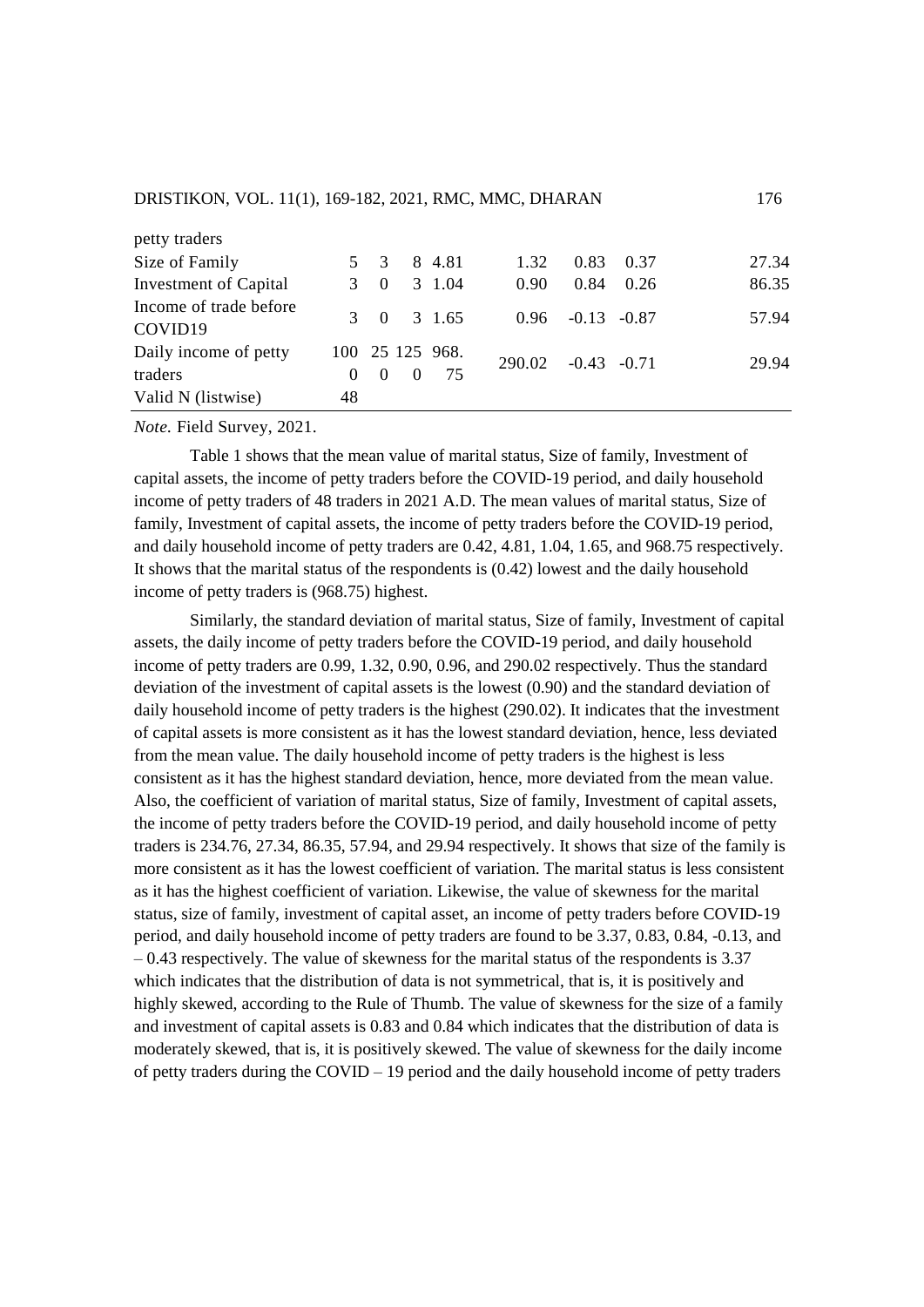is -0.13 and -0.43 which indicates that the distribution of data is fairly symmetrical, that is, it is lies between -0.5 and 0.5. The value of kurtosis for marital status is 12.54 which indicates that the distribution is leptokurtic. The value of kurtosis for the size of a family is 0.37 which indicates the distribution is platykurtic. Similarly, the value of kurtosis for an investment of capital assets is found to be 0.26 which shows that the distribution is platykurtic. Likewise, the value of kurtosis for a daily income before COVID – 19 of petty traders is found to be -0.87 and the daily household income of petty traders is -0.71 which is clear that the distribution is platykurtic. The maximum value of the marital status is 5 (separated), the Size of the family is (8), Investment of capital asset is 3(above 150000), the income of petty traders before the COVID-19 period is 3(above 1000) and daily household income of petty traders is Rs. 1250. Similarly, the minimum value of the marital status is 0(marries), the Size of the family is 3, Investment of capital asset is 0 (5000-50000), the income of petty traders before the COVID-19 period is 0 (0-500) and daily household income of petty traders Rs. 250.

## **Correlation**

## **Table 2**

*Pearson Correlation of Zero-Order is Used to Identify the Relationship Between the Bivariate Variables.*

|                                  | Marital<br><b>Status</b> | Size of<br>Family | Investment | Daily income<br>before COVID-<br>19 | The daily<br>income of<br>petty traders |
|----------------------------------|--------------------------|-------------------|------------|-------------------------------------|-----------------------------------------|
| <b>Marital Status</b>            |                          |                   |            |                                     |                                         |
| Size of Family                   | $-.135$                  |                   |            |                                     |                                         |
| Investment                       | .220                     | $-.101$           |            |                                     |                                         |
| Daily income                     |                          |                   |            |                                     |                                         |
| before COVID-                    | $-136$                   | .214              | $-.046$    |                                     |                                         |
| 19                               |                          |                   |            |                                     |                                         |
| Daily income of<br>petty traders | $-.363*$                 | .193              | $-.036$    | $.359*$                             | 1                                       |

\*. Correlation is significant at the 0.05 level (2-tailed).

*Note.* Field Survey, 2021.

Table 2 presents the relationship within the variables, whether each variable has a strong correlation with over variables or not. It is noted daily household income of petty traders and has Marital Status of the respondents a negative and low degree of correlation (-.363). Likewise, there is a negative and low degree of correlation between the daily household income of petty traders and the Marital status of petty traders(-0.36). There is a positive and low degree of correlation between daily household income of petty traders and size of family (0.19). There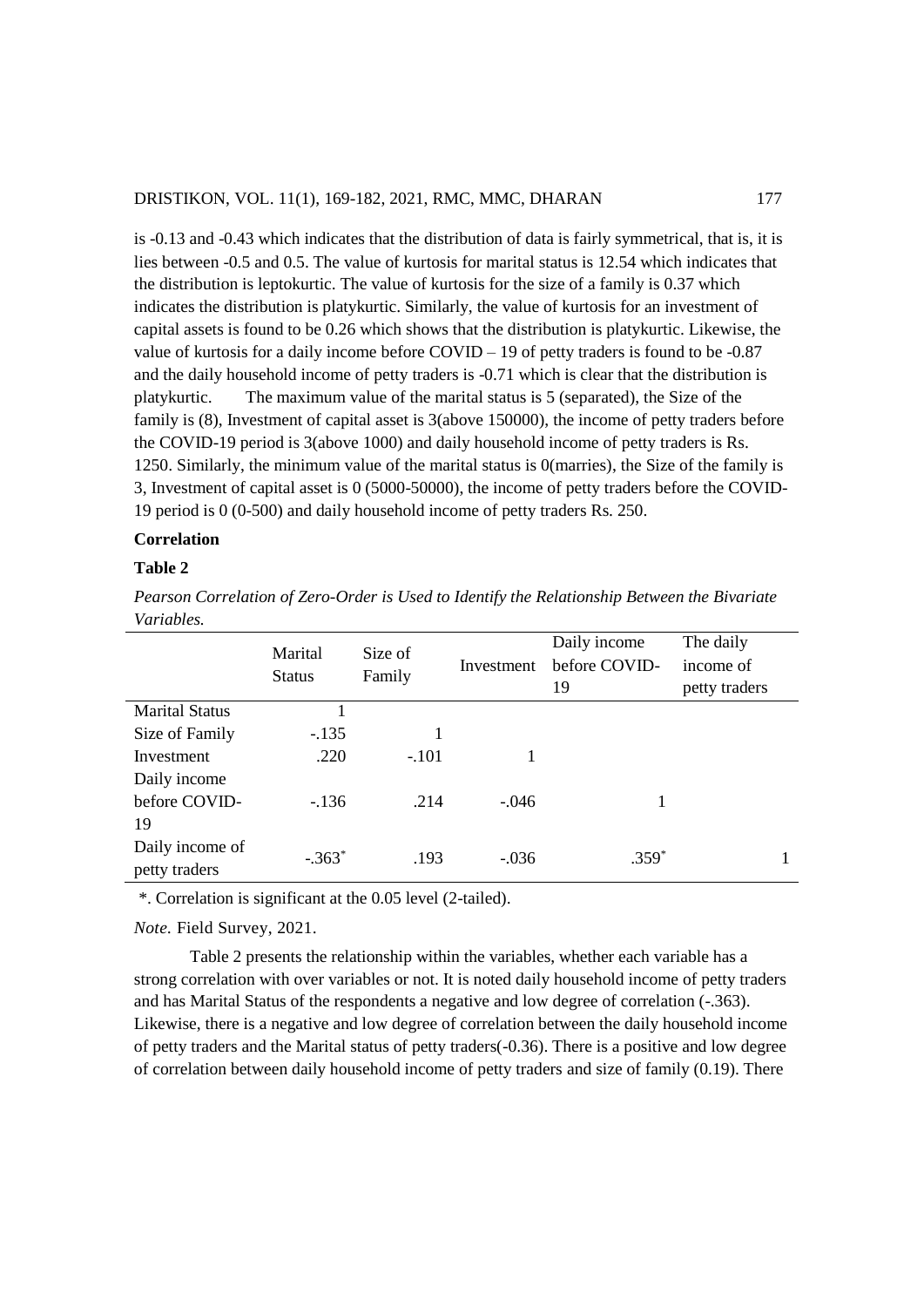is a negative and low degree of correlation between the daily household income of petty traders and the investment of capital (-0.04). Similarly, there is a low degree and positive correlation between the daily household income of petty traders and income of trade before COVID 19(0.06).

### **Hypothesis Testing**

### *Testing the Significance of a Correlation*

Let  $\alpha$  =0.05 be the level of significance.

| Table 3                   |                 |                       |
|---------------------------|-----------------|-----------------------|
| Correlations              |                 |                       |
| Variables                 |                 | Marital Status of the |
|                           |                 | respondents           |
| The daily income of petty | Pearson         | $-.36*$               |
| traders                   | Correlation     |                       |
|                           | Sig. (2-tailed) | 0.01                  |
|                           | N               | 48                    |

\* Correlation is significant at the 0.05 level (2-tailed).

*Note.* Field Survey, 2021.

Table 3 shows that p-value  $(0.01)$  < 0.05, the null hypothesis is rejected and the alternative hypothesis is accepted. We have sufficient evidence to conclude that there is a significant relationship between the daily income of the petty traders and the marital status of the petty traders.

| Table 4 |  |
|---------|--|
|         |  |

| Correlations                  |                |
|-------------------------------|----------------|
| Variable                      | Size of Family |
| Daily income of petty traders | 0.19           |
| Pearson Correlation           | 0.18           |
| $Sig. (2-tailed)$             |                |
| N                             | 48             |

\* Correlation is significant at the 0.05 level (2-tailed).

*Note.* Field Survey, 2021.

Table 4 shows that p-value  $(0.18)$  >0.05, the null hypothesis is accepted. We have sufficient evidence to conclude that there is no significant relationship between the daily income of the petty traders and the size of the family of the petty traders.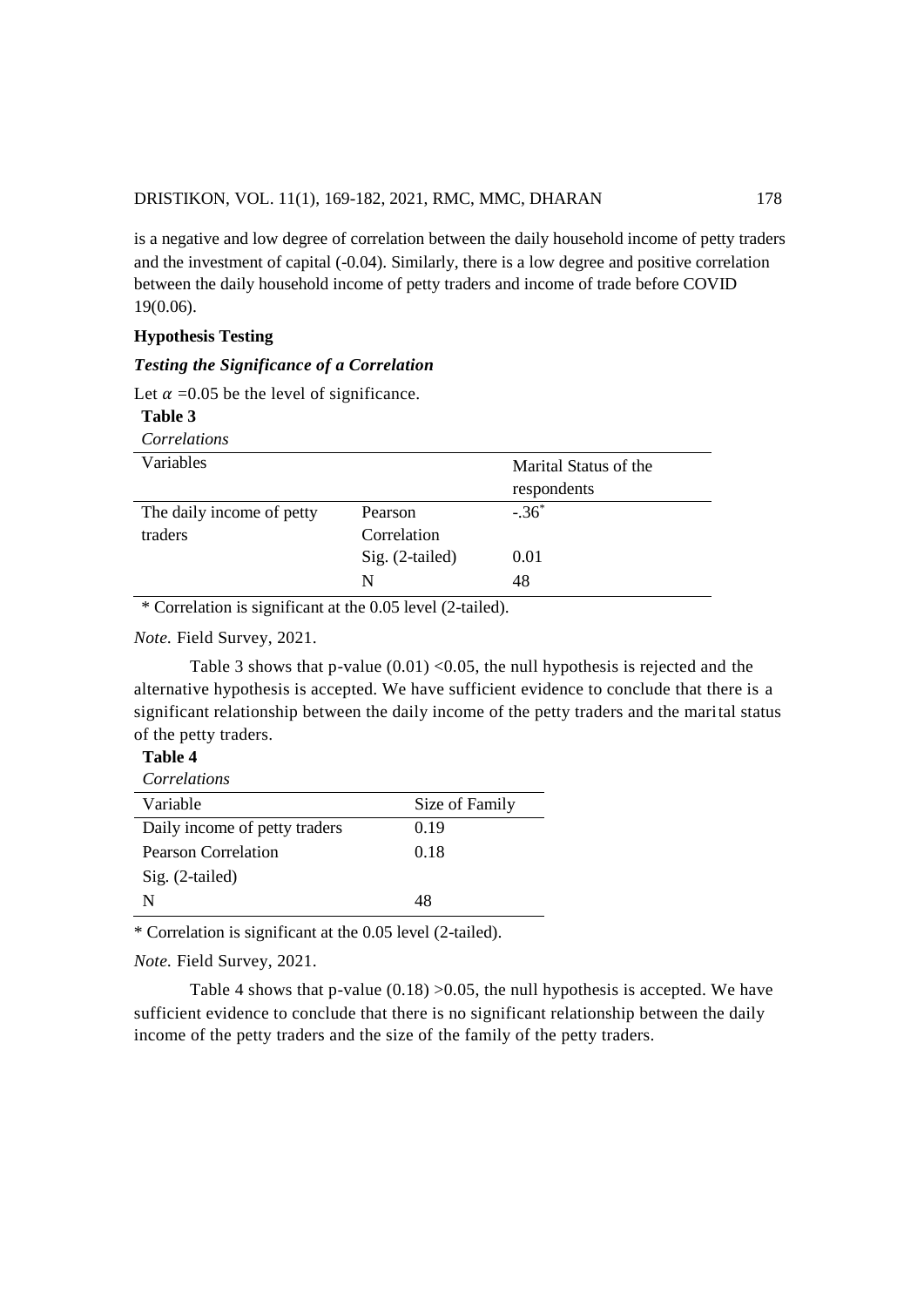| Table 5                       |               |
|-------------------------------|---------------|
| Correlations                  |               |
|                               | Investment of |
| Variables                     | Capital       |
| Daily income of petty traders | $-0.04$       |
| Pearson Correlation           | 0.81          |
| Sig. (2-tailed)               |               |
| N                             | 4Χ            |

\* Correlation is significant at the 0.05 level (2-tailed).

*Notes:* Field Survey, (Jan 2021)

Table 5 shows that p-value  $(0.81) > 0.05$ , the null hypothesis is accepted. We have sufficient evidence to conclude that there is no significant relationship between the daily income of the petty traders and the investment of capital in petty trade.

### **Table 6**

*Correlations*

|                               | Income of trade before |
|-------------------------------|------------------------|
| Variables                     | COVID19                |
| Daily income of petty traders | 0.05                   |
|                               |                        |
| <b>Pearson Correlation</b>    | 0.71                   |
| Sig. (2-tailed)               |                        |
| N                             | 48                     |
|                               |                        |

\* Correlation is significant at the 0.05 level (2-tailed).

*Note.* Field Survey, 2021.

Table 6 shows that p-value  $(0.71) > 0.05$ , the null hypothesis is accepted. We have sufficient evidence to conclude that there is no significant relationship between the daily income of the petty traders and the income of petty trade before COVID 19.

The study was done by Puspa Sharma and Pushkar K. Pradhan in Kathmandu Valley established income of some petty traders is little above the expenditure. And there is a tough competitive market among small trading because of involving a large number of members in such work. Similarly, the investigation performed by Bahai Seleman Juma in Tanzania set up that the main problem which is faced by petty trading is a weak situation of market frame insufficiency of capital, low knowledge about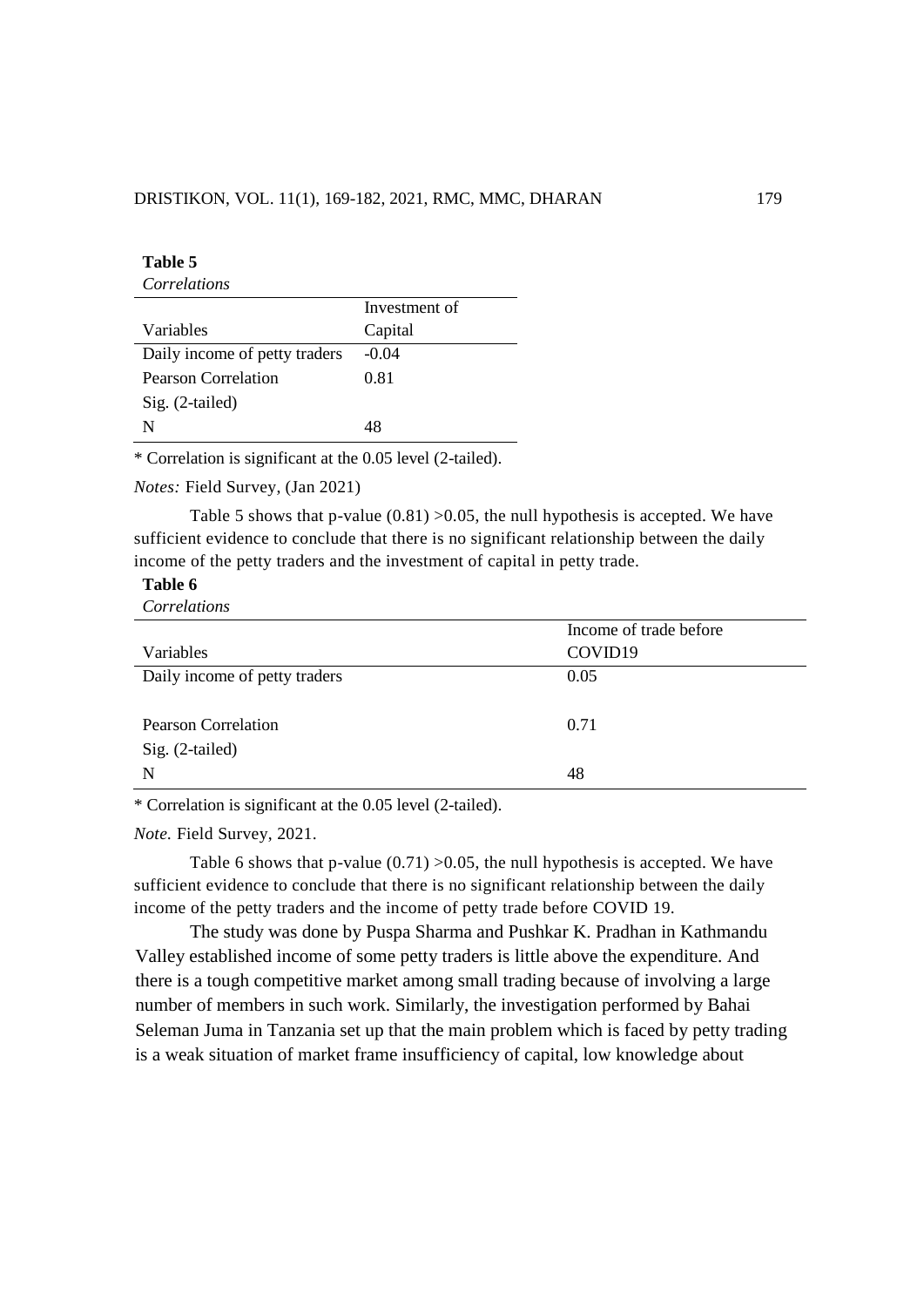business skill, and importance of business by which they also not able to pay taxes. Likewise, the research compelled by Fikre Mariam Zergaw Giref in Ethiopia launched that the main source of assets is their saving and the remaining sources are friends and relatives, family contributions. And found that the standard deviation of the opening fund and the choose informal business has a positive relationship. In the same way, the interpretation done by Stephen P. Mnyawi and G. Benedict argued that permanent place and adequacy of capital investment are prerequisites for the favor of small trading development.

But I had explored that there is a significant relationship between the daily income and marital status of the petty traders. But there is no significant relationship between daily income and size of the family, investment of capital snd the income of petty trade before COVID 19.

### **Conclusions**

In compact review, the study terminates that the mean or average value of daily household income of petty traders was the highest and the marital status had a lower mean or average value. Most of the variables were not normally distributed. There was a significant relationship between the daily income of the petty traders and the marital status of the petty traders. But there was no significant relationship between the daily household income of the petty traders and the size of the family of the petty traders, daily household income of the petty traders and investment of petty traders, and daily household income of the petty traders and the income of petty trade before COVID 19. The limitations of the study are the insignificant difference between the variations might be due to some data which were presented in a range. In this context, the investigator should collect the data in continuous form and its precise value. This study was limited to primary data with few numbers of the appellant that are 48. The sample data were only from a few petty traders in a few areas of Dharan. Thus, the finding of the investigation cannot be generalized. There were limited variables like marital status, family size, investment of capital, income before COVID 19, and household income of petty trade. The existing number of variables was not sufficient to correlate to the household income of petty traders and other variables. Hence, the researcher should increase the number of variables and collect continuous data and explore the connection between these variables. There were very few studies were done so, the study on this area should increase to show the correlation between household income of petty traders and other variables. Likewise, all the above findings were helpful to the planners and policymakers in Dharan sub-metropolitan city to formulate favorable policy and manage the micro-business sector including petty traders.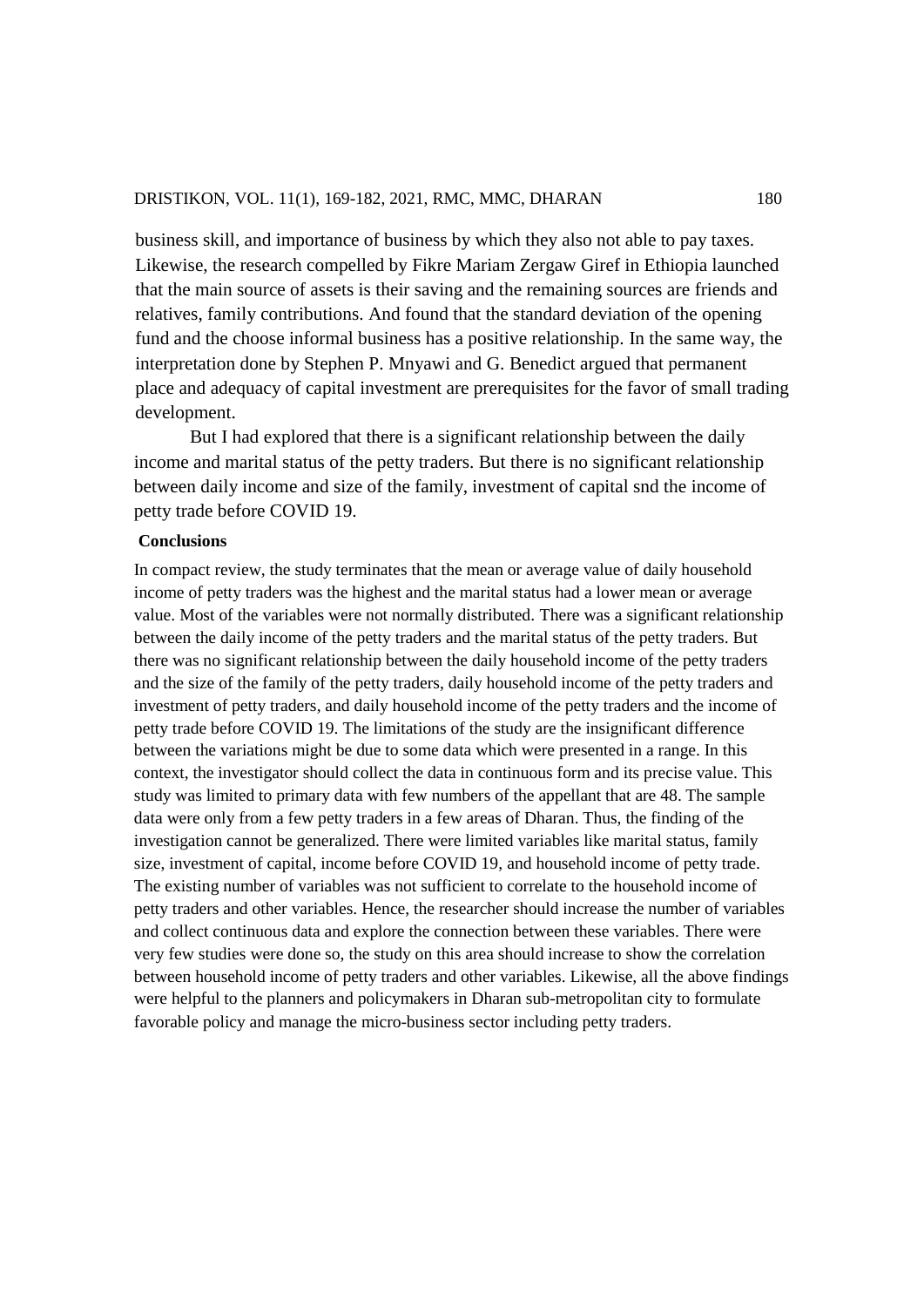#### **References**

- Bahai, S. J. (2014). *The role of petty trade on the growth of youth employment at ilala municipality in dar-es-salaam, tanzania* (Doctoral dissertation, Mzumbe University)
- Carland, J. W., Hoy, F., Boulton, W. R., & Carland, J. A. C. 1984. Differentiating entrepreneurs from small business owners: A conceptualization. *Academy of Management Review, 9*: 354-359.
- CBS (2012). *National Population and Housing Census 2011. Kathmandu*: Central Bureau of Statistics.
- CBS (2012a). *National Population and Housing Census 2011 (National Report).* Central Bureau of Statistics (CBS), Kathmandu.
- Cichello, M. S. (2005). The impact of firm size on pay-performance sensitivities. *Journal of Corporate Finance, 11*(4), 609-627.
- Crowl, T.K. (1993). *Fundamentals of Education Research*, WBC Brown and Benchmark.
- DCC. (1999). Strategic Urban Development Planning Framework: Draft for the City of Dar es Salaam, Government Printers, Dar es Salaam.
- Giraf, F., Z., (2019). Determinant of factors of finance or petty traders in the informal sectors: with references to Jimma town, Oroma region, Ethiopia. *Research Journal of Finance and Accounting,* 2222-1697. Doi: 10.7176/RJFA
- Guba, E.G. and Lincoln, Y.S. (2005). *The Handbook of Qualitative Research: CA*. Sage Publication Inc.
- Juma, B. S. (2014). The role of petty trade on the growth of youth employment at ilala municipality in dar-es-salaam, Tanzania. 81.
- Kazimoto, L. (2007). Mainstreaming Petty Trading in Urban Development Schemes: A Case of Tabora Municipality, Tanzania, [Unpublished Masters Dissertation], Department of Urban and Regional Planning, Ardhi University, Dar es Salaam.
- Khatiwada, S., K., (2021). Impact of demographic factors of petty trade on household income during COVID – 19 Pandemic: Dhahran, Nepal.
- Kothari, C. R. (2004). *Research Methodology: Methods and Techniques*. New Age International.
- Makorere, R., & Kitila, S. (2017). Intrinsic Socio-economic Factors Influencing Income From Petty Trade in Tanzania: Empirical Evidence from a Case Study of Petty Traders in Dar es Salaam and Mwanza Cities. *International Journal of Applied Business and Bomic Research, 15*(5), 29-46.